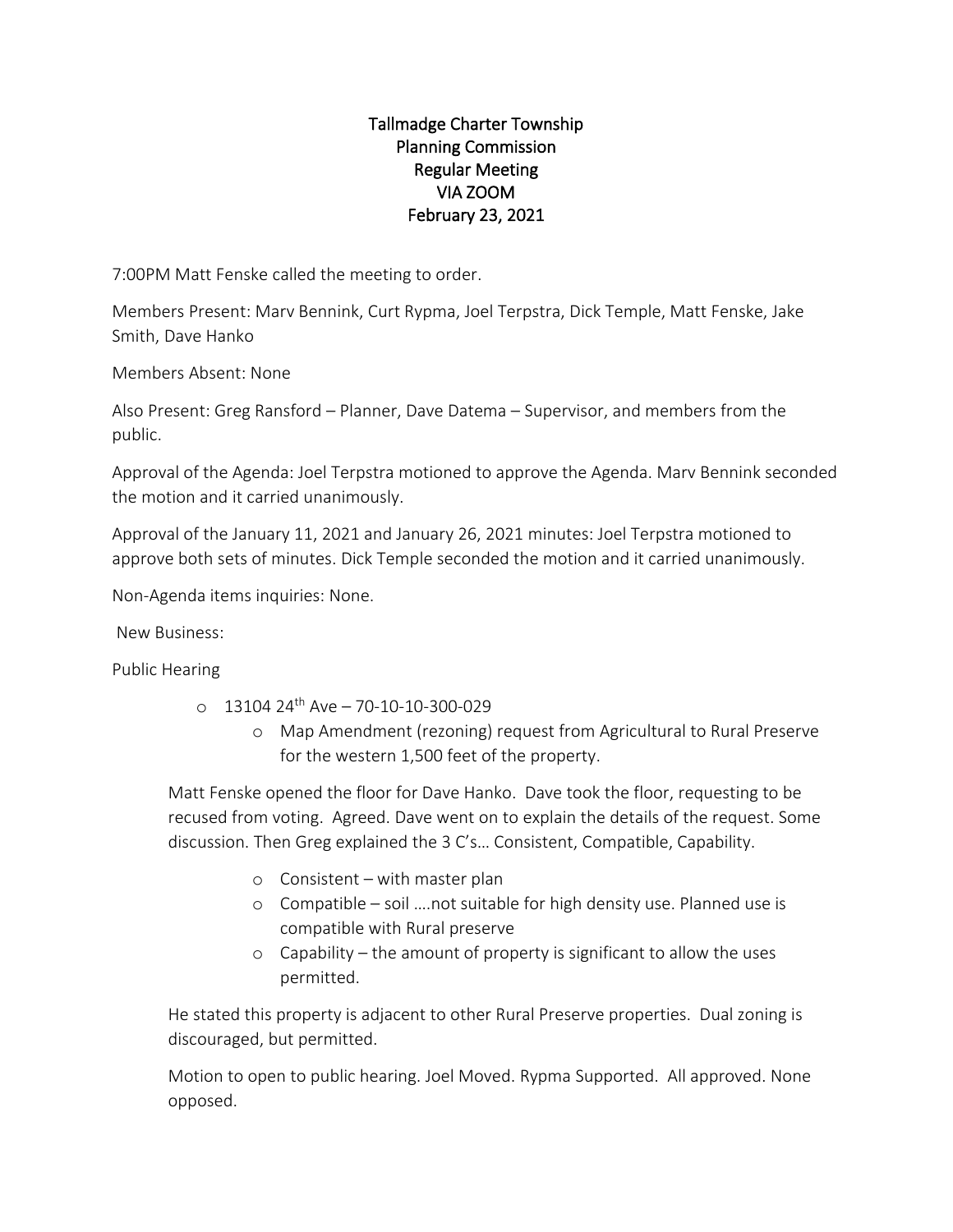Public Comment:

Donna Dykstra (2111 Lincoln St) – Why keep the back parcel zoned as agricultural? Greg explains the zoning difference between Rural Preserve and Agricultural. Dykstra asked the question "Is there a taxing difference between Agricultural and Rural Preserve?". Greg explains that the assessor taxes based on use. The zoning classification does not affect the tax assessment.

Joel Terpstra motioned to close the public hearing. Curt Rypma supports the motion and it carried unanimously.

Joel Terpstra motioned to recommend to the board to rezone the property as requested in the application to Rural Preserve. Marv Bennink seconded the motion and it carried unanimously with Hanko abstaining.

- o Site Plans
	- $\circ$  Apex 11420 1st Ave 70-10-24-485-018
	- Building Addition of approximately 4,666 square feet.

Matt Fenske opens requesting a summary of the plans. Greg Halonen, general contractor of the project takes the floor. States the addition will provide space for storage. Ben Nash, Apex representative, speaks on the discussion on the need of installing a sidewalk. Discussion on what has been paid or not paid for sidewalk installation. Discussion on the need of a sidewalk. Decided there is no evidence of payment for sidewalk. Ben Nash referrals to the code: Section 3.36 sub sec 4. States that his project does not meet those requirements of those criteria. Requests Commission to consider not requiring a sidewalk. Plans meets Fire Department requirements. Plans meet the requirements of the Planning Commissioners.

Joel Terpstra motion to approve the site plan as presented on the site plan sheets:

Site Plan Sheets o Site Plan Review Application, undated o Apex Spring & Stamping Corporation, Overall Elevations, Sheet A1.1, dated 01- 28-21 o Apex Spring & Stamping Corporation, Floor Plan/Enlarged Elevations, Sheet A2.1, dated 01-28-21 o Site Plan, Apex Spring, File No. 202127, dated 01/27/21, Sheet 1 of 1

With the following conditions that the applicant either pay in-lieu of to the fund or build the sidewalks or prove payment was made in the past; that the applicant will satisfy the Ottawa County Water Resource Commission and or EGLE for the easement and the steep grading near the water shed area. Also, that the Applicant meets the TWP Fire Department memo. Dick Temple seconded the motion. No further discussion. The motion was carried unanimously.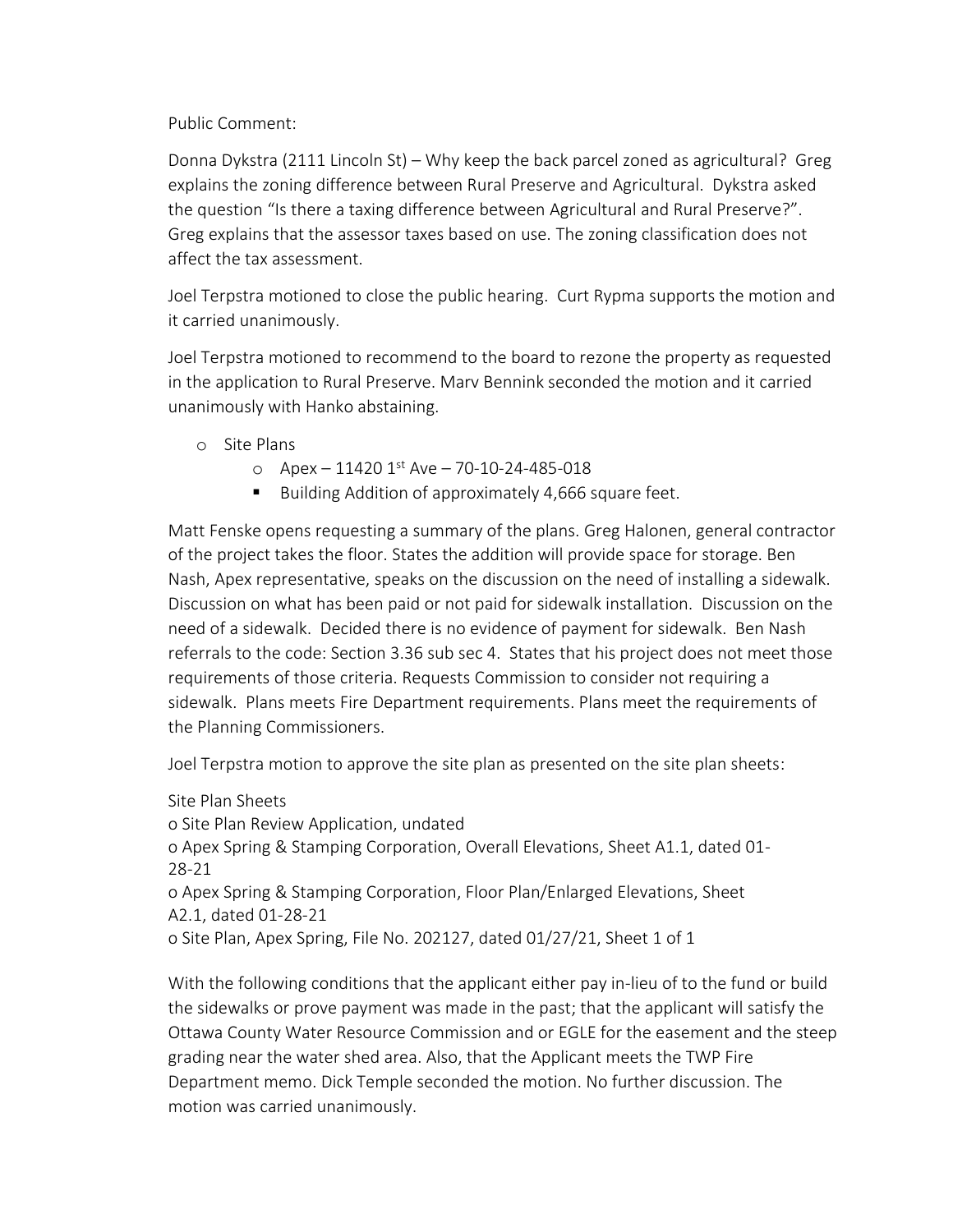- o Viking Construction Group Skipping Stone Lane 70-10-28-100-049
	- o Construction of Single Family Dwelling on Agricultural Lot North Parcel PUD requires presentation of plan to the Planning Commission

Matt Fenske opens with discussion as to why the PUD requires this presentation. Discussion on the installation of the septic system. Discussion that the plan meets the requirements of a building permit. Josh Ulberg, contractor, discussed the process of the proposed septic system, which has been approved from the Ottawa County Health Dept.

Joel Terpstra open discussion regarding the width of the private drive.

Josh Ulberg questions the need of going thru the Planning Commission for approval of future projects. Discussion among commissioners and Greg Ransford. Joel Terpstra requests the process to a minor amendment to PUD requirements. Discussion about amendments.

Joel Terpstra motions for approval of the site plan as presented. Dick Temple seconds the motion and it carried unanimously.

o Text Amendment – Section 15.9 (b) Loading Spaces

Greg Ransford explains the amendment language. Allows for a loading zone to be on the side of a commercial building. Discussion between Commissioners and Greg Ransford.

Agreement to revise amendment and review in the March 2021 meeting.

## Old Business

## Text Amendment

- o Text Amendment Discussion
	- o Section 15.3(a) General Requirements, Off-Street Parking for one and Two-Family Dwelling

Matt Fenske asks Greg Ransford explains the amendment. There is discussion among the Commissioners and Greg Ransford. The Commissioners request some alternatives for review at the March 2021 meeting.

o Section 3.38 – Shared Driveways – New Amendment

Greg Ransford explains the Amendment to allow easement for 2 lots. Township has not had language to allow the easement of 66ft wide, serving 2 lots. This would provide the language in the zoning ordinance to meet the legal needs of this matter.